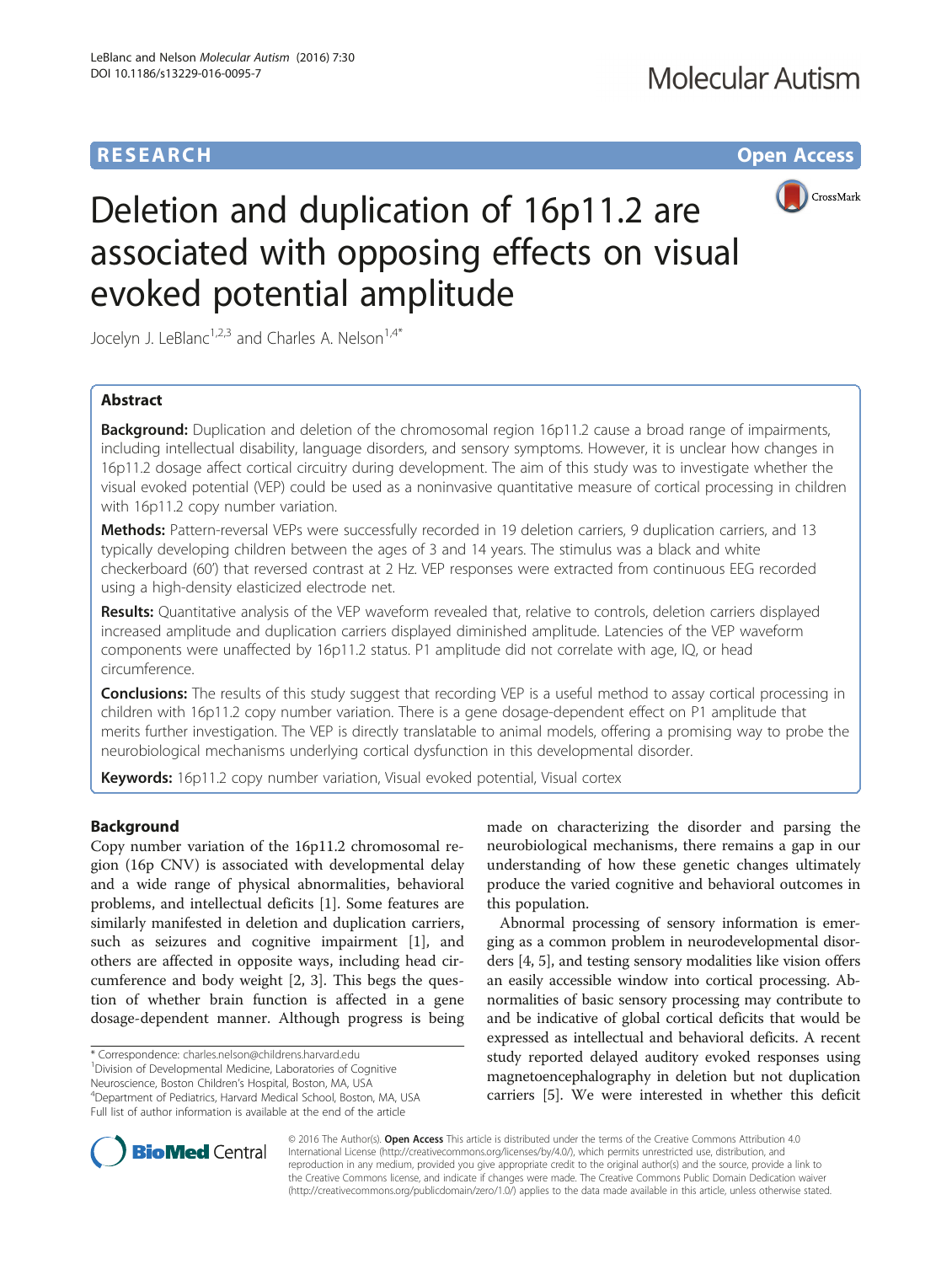would also pertain to the processing of visual information. Vision is an ideal system because it is evolutionarily conserved between rodents and humans, well characterized, easily tested in a standardized manner, and relevant to socialization, communication, and cognition.

Recording pattern-reversal visual evoked potentials (VEPs) is a powerful method to noninvasively assess the integrity of cortical processing in babies and children, even those with profound disabilities [\[4](#page-6-0), [6\]](#page-6-0). Eliciting VEP involves a quick and passive procedure that only requires fixation on a monitor, and the evoked response is stable and robust enough to produce a recognizable waveform after only a few trials. The waveform shape elicited by this particular large check stimulus matures within the first 2 years of life  $[7-11]$  $[7-11]$  $[7-11]$  $[7-11]$  $[7-11]$ , and group differences in latency and amplitude can be quantified [\[4](#page-6-0), [12](#page-6-0)].

Here, we recorded pattern-reversal VEP in children carrying 16p deletions and duplications. Our goals were to assess if the VEP could detect differences in cortical processing between typically developing children and those with 16p CNV and between those with deletions and duplications. We predicted that the latency and/or amplitude of visual responses would either be similarly affected by 16p deletion and duplication due to a common effect of disruption of this chromosomal region on synapses and circuitry, or would be differentially affected by 16p copy number due to a gene dosage effect on the wiring of the visual cortex [\[5](#page-6-0), [13](#page-6-0), [14\]](#page-6-0).

## **Methods**

## Participants

All procedures were reviewed and approved by the Boston Children's Hospital (BCH) Office of Clinical Investigation and the BCH Institutional Review Board, and written informed consent was obtained from each participant or guardian prior to testing. Individuals carrying 16p11.2 deletions and duplications were recruited to participate in the study through the Simons Variation in Individuals Project (SVIP). Eligibility and exclusionary criteria are described previously [\[5](#page-6-0)]. Typically developing children were recruited through the BCH participant registry and did not have any neurological or developmental disorders, seizures, and ophthalmological problems. Data were collected onsite at BCH and at SVIP family meetings in Orlando, Florida, and Chicago, Illinois.

The final dataset included 19 deletion carriers and 12 duplication carriers and a comparison group of 15 typically developing controls between 3 and 14 years old. Several participants in the study were tested but were excluded from further VEP analysis because noncompliance prevented completion of data collection (2 duplication carriers), technical issues occurred at the time of acquisition (2 controls), or an insufficient number of trials remained after artifact detection (1 duplication carrier). Participant information is summarized in Table [1](#page-2-0).

Phenotypic information was obtained from the Simons Foundation Autism Research Initiative (SFARI) Base ([www.sfari.org/resources/sfari-base](http://www.sfari.org/resources/sfari-base)). Full-scale intelligence quotient (IQ) scores were derived without adjusting for prematurity and were only used if taken within 6 months of the VEP session date. IQ was not assessed for typically developing participants because they were recruited independently through BCH and did not undergo the SFARI phenotypic battery. However, because the typically developing sample was drawn from a database of nearly 20,000 families and we have previously assessed IQ in a subset of these children as part of another project, we expect the IQ of our current group is average to above average. Autism spectrum disorder status was determined based on the diagnosis given by experienced, licensed clinicians. Seizure history was available for 11/19 deletion carriers and 6/9 duplication carriers through the SFARI neurologic record review form. Of these individuals, 4 deletion carriers and no duplication carriers had a history of seizures. Current medication information was available for 7/19 deletion carriers and 4/9 duplication carriers through the SFARI medication questionnaire. Of these individuals, 2 deletion carriers and no duplication carriers were currently taking antiepileptic drugs at the time of the VEP session.

Participants were not given an ophthalmological exam at the time of the VEP session due to budget and time constraints, but information related to eye surgeries, cataract, coloboma, glaucoma, and corrected vision was available on the SFARI developmental and medical history form for 17/19 deletion carriers and 8/9 duplication carriers. A total of 7 deletion carriers and 3 duplication carriers were reported to have corrected vision but no other uncorrected visual problems.

## Visual evoked potential recordings

Pattern VEPs were recorded as described previously [\[4](#page-6-0)]. Participants sat 60 cm from a Tobii Eye Tracker monitor (Tobii Technology, Sweden). Phase reversing 99 % contrast black and white checkerboard patterns were presented on the monitor using ePrime software (Psychology Software Tools Inc., Pittsburgh, PA, USA). The diagonal check size was 0.5 cycles/degree (60'), and the reversal rate was once every 500 ms. Approximately 50–100 trials were presented to each participant, and VEP sessions lasted no longer than several minutes. Stimulus presentation was experimenter-driven based on verification of binocular fixation on the monitor.

Continuous electroencephalogram (EEG) was recorded from a 128-channel HydroCel Geodesic Sensor Net (Electrical Geodesics Inc., Eugene, OR, USA), referenced to Cz, amplified with a NetAmps 300 amplifier, and digitized at 500 Hz. Data were analyzed offline using NetStation 4.5.4 software. The signal was filtered (0.3–30 Hz), segmented into 300 ms post-stimulus recording periods, and baseline-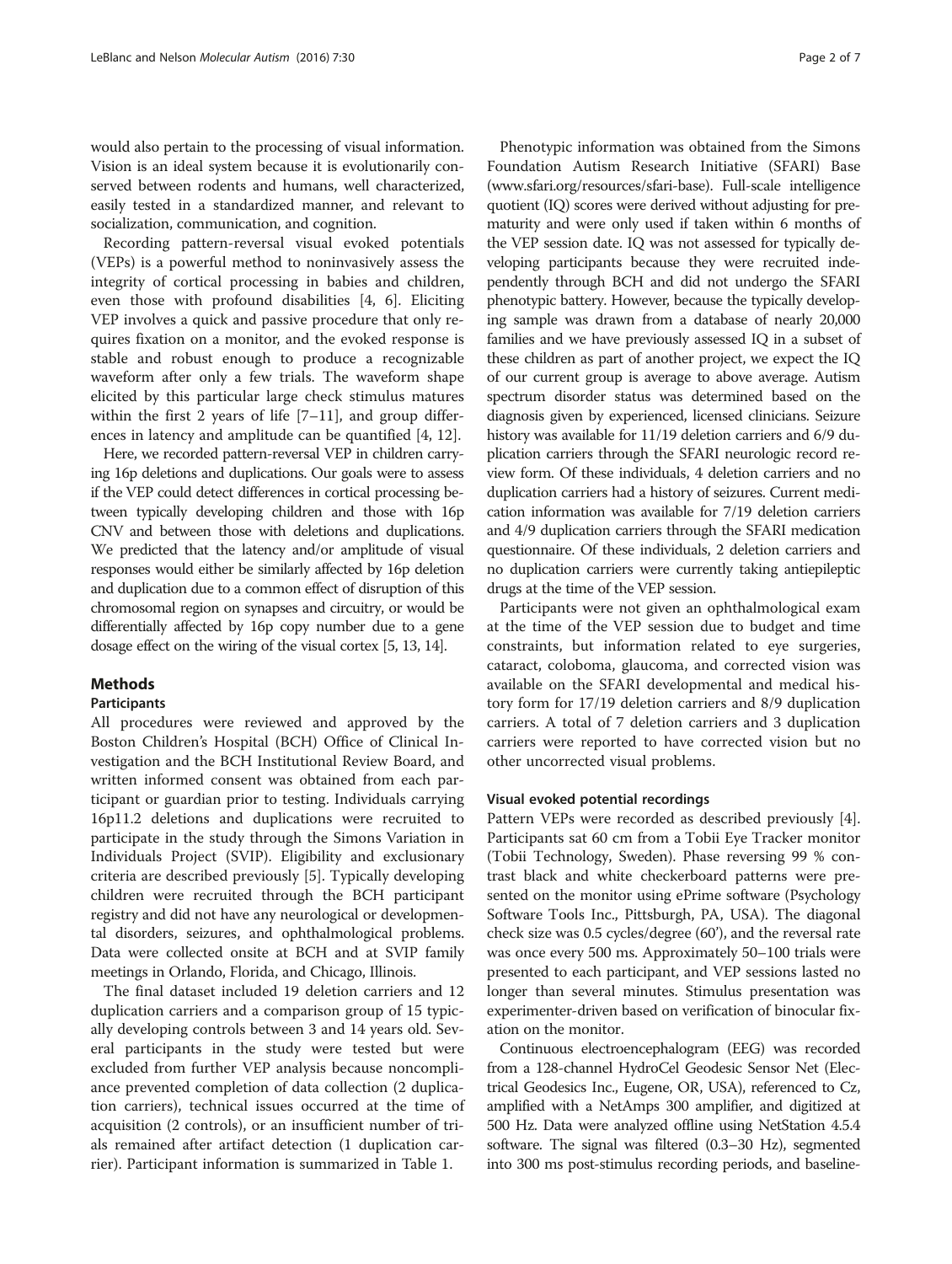| Group       | Ν  | Age (months)  | Gender | CNV inheritance |                          |   | <b>ASD</b>   |                |                          |
|-------------|----|---------------|--------|-----------------|--------------------------|---|--------------|----------------|--------------------------|
|             |    | median, range |        | De novo         | Inherited                |   | Yes          | No             |                          |
| Control     | 13 | $60(39-165)$  | 5 M    | -               | $\overline{\phantom{0}}$ |   |              |                |                          |
|             |    |               | 8 F    | $=$             | $\overline{\phantom{a}}$ |   |              |                | $\overline{\phantom{0}}$ |
| Deletion    | 19 | $62(43-163)$  | 10 M   | 6               |                          | 3 | 2            | 6              | $\overline{2}$           |
|             |    |               | 9 F    |                 |                          |   | 3            | 6              | $\overline{0}$           |
| Duplication | 9  | 70 (40-122)   | 5 M    | 0               | $\overline{4}$           |   |              | $\overline{4}$ | $\overline{0}$           |
|             |    |               | 4 F    |                 |                          |   | $\mathbf{0}$ | 3              |                          |

<span id="page-2-0"></span>Table 1 Description of study participants

M male, F female, CNV copy number variant, ASD autism spectrum disorder

corrected against the mean voltage during the 100 ms prestimulus period. A 34-ms offset that was consistent for all participants was accounted for at this point in the analysis (16 ms between the stimulus trigger and appearance on the monitor and 18 ms due to anti-aliasing filters within the Electrical Geodesics Inc. NetAmps 300 amplifier).

An automated artifact detection tool flagged channels with excessive voltage change (>150 uV), and bad channels were replaced using spherical spline interpolation. Trials were removed if more than 10 % of channels were flagged or if the electrode of interest Oz was marked bad by artifact detection. Trials containing eye blinks, eye movements, or excessive noise or drift based on visual inspection were also removed from subsequent analysis. Average waveforms for each participant were generated and re-referenced to the average reference. Participants with fewer than 25 remaining trials were excluded from the dataset. There was no significant difference in the number of good trials between groups (Table [2](#page-3-0)).

### Visual evoked potential analysis

We analyzed activity over the midline occipital electrode Oz. The N1, P1, and N2 components were identified for each participant's average waveform, which are equivalent to the N75, P100, and N135 [\[12\]](#page-6-0) or the C1, P1, and N1 [[15](#page-6-0)], respectively. The P1 was identified visually as the first prominent positive inflection point closest to 100 ms and occurred within 56–132 ms post-stimulus onset for all participants. The N1 was the negative inflection point immediately preceding the P1 and occurred within 0–70 ms post-stimulus onset for all participants. The N2 was the first negative inflection point following the P1 (or the last peak in a series of multiple peaks, as described previously [[4\]](#page-6-0)) and occurred within 108–266 ms post-stimulus onset in all participants. The absolute amplitude and latency of each component, as well as the relative amplitudes and times between components, were quantified for each individual's average waveform.

## Statistical analysis

Statistical analysis was performed with IBM SPSS Statistics v.21 software. All data were analyzed blind to group and based on biological replicates (each data point is from one participant). Nonparametric tests were used due to small sample sizes and non-normal distribution of data. Results were considered significant if  $p < 0.05$ . The three participant groups (control, deletion, and duplication) were compared using a Kruskal-Wallis test, reported as  $H(df)$  where  $H$  is the test statistic and df is the degrees of freedom. If significant, the Kruskal-Wallis test was followed by paired comparisons with adjusted  $p$  values. Spearman correlations were used to compare the relationships between continuous variables.

## Results

We obtained usable data from 19 out of the 19 deletion carriers, 9 out of the 12 duplication carriers, and 13 out of the 15 control children tested (aged 3–14 years) (Table 1). Individual and group average waveforms are displayed in Fig. [1.](#page-4-0) Control waveforms were consistent with those reported in the literature, containing clearly identifiable N1, P1, and N2 components [\[12](#page-6-0)]. Deletion carriers had VEP waveforms that were generally larger and had a sharp return after peak response, while duplication carriers had VEPs that were smaller in amplitude and more heterogeneous in morphology (Fig. [1\)](#page-4-0).

When comparing the three groups, no differences in latencies of any component were apparent, with the exception of a difference in N1 latency that did not remain significant for any paired comparisons (Table [2](#page-3-0)). Instead, there was a consistent effect on the amplitude of the principal positive component (P1), including absolute P1 amplitude and relative N1-P1 and P1-N2 amplitudes. This effect was due to a tendency towards large amplitudes in deletion carriers and small amplitudes in duplication carriers (Table [2](#page-3-0), Fig. [1\)](#page-4-0).

Consistent with the literature on the maturation of the pattern-reversal VEP [\[7](#page-6-0)–[11\]](#page-6-0), we observed no association between age and quantification of the VEP in any of our groups (Table [3](#page-4-0)). A relationship between IQ and patternreversal VEP amplitude has been reported in older children and adults [\[16\]](#page-6-0). As part of the Simons VIP project, IQ was assessed for most 16p individuals (17/19 deletion carriers and 7/9 duplication carriers). The deletion and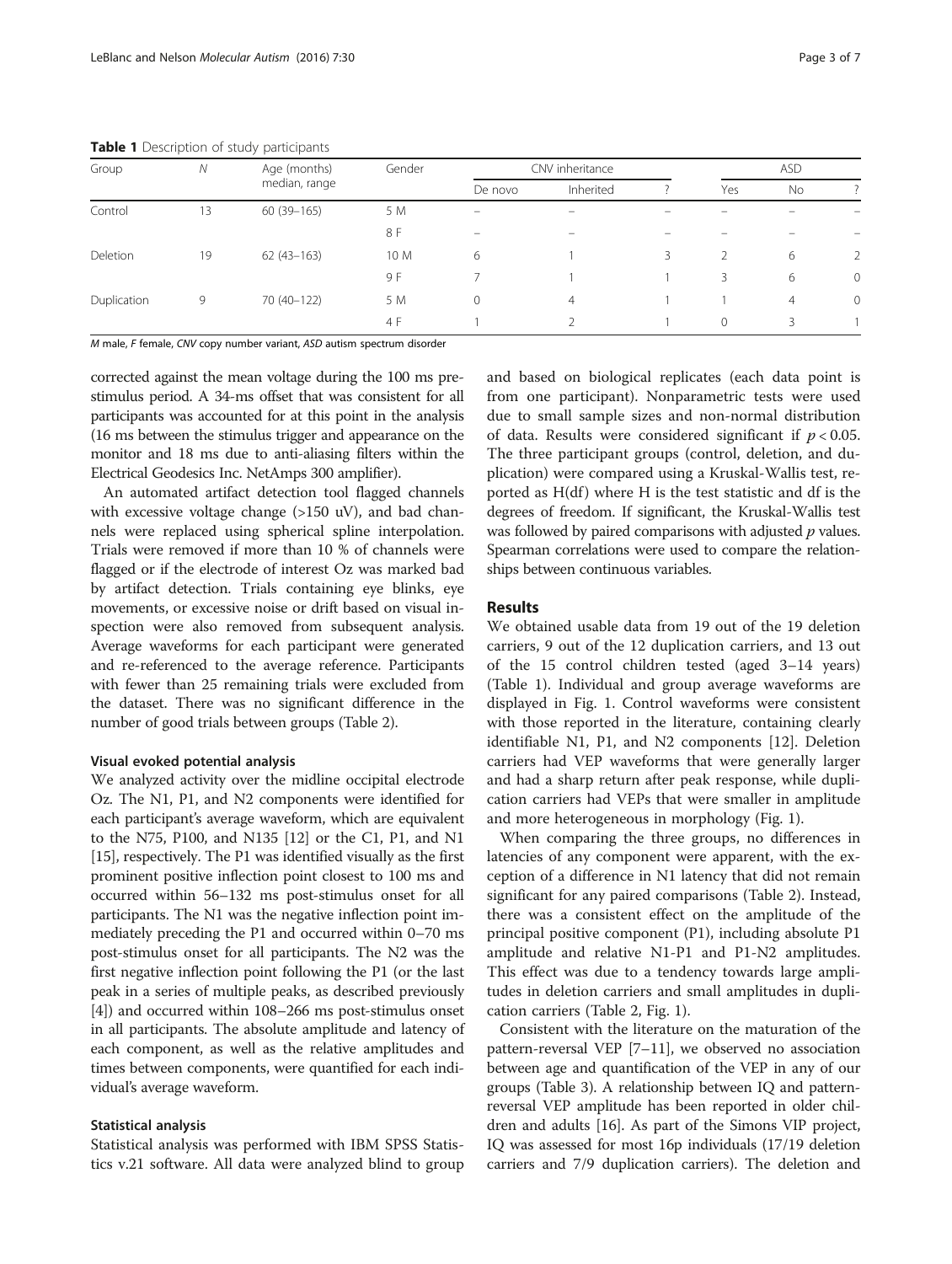|                             | Control       | Deletion     | Duplication  | Group comparisons        | Pairwise comparisons     |
|-----------------------------|---------------|--------------|--------------|--------------------------|--------------------------|
| Good trials                 | 63 (49)       | 60 (39)      | 45 (47)      | H(2): 0.22, $p = 0.894$  |                          |
| Latency measurements (ms)   |               |              |              |                          |                          |
| N1 latency                  | 60 (15)       | 46 (30)      | 46 (16)      | H(2): 6.85, $p = 0.033$  | $Ctrl/Del: p = 0.053$    |
|                             |               |              |              |                          | Ctr/Dup: $p = 0.099$     |
|                             |               |              |              |                          | $Del/Dup: p = 1.000$     |
| P1 latency                  | 94(9)         | 92 (12)      | 90(7)        | H(2): 1.72, $p = 0.422$  | $\qquad \qquad -$        |
| N <sub>2</sub> latency      | 164(71)       | 164(44)      | 152 (81)     | $H(2): 0.13, p = 0.937$  | $\qquad \qquad -$        |
| P1-N2 time                  | 72.0 (66.0)   | 72.0 (50.0)  | 72.0 (76.0)  | H(2): 0.37, $p = 0.858$  | $\overline{\phantom{0}}$ |
| Amplitude measurements (uV) |               |              |              |                          |                          |
| N1 amp                      | $-4.5(5.1)$   | $-1.2(5.4)$  | $-3.4(4.3)$  | H(2): 3.97, $p = 0.137$  |                          |
| P1 amp                      | 10.4(8.1)     | 15.7(11.2)   | 5.4(9.5)     | H(2): 11.92, $p = 0.003$ | $Ctrl/Del: p = 0.088$    |
|                             |               |              |              |                          | Ctr/Dup: $p = 0.628$     |
|                             |               |              |              |                          | Del/Dup: $p = 0.003$     |
| N <sub>2</sub> amp          | $-0.94(11.5)$ | $-7.45(7.3)$ | $-3.19(7.2)$ | H(2): 1.55, $p = 0.460$  | $\qquad \qquad -$        |
| N1-P1 amp                   | 15.0(17.5)    | 16.9(6.1)    | 8.3(11.1)    | H(2): 6.81, $p = 0.033$  | $Ctrl/Del: p = 1.000$    |
|                             |               |              |              |                          | $Ctr/Dup: p = 0.226$     |
|                             |               |              |              |                          | Del/Dup: $p = 0.028$     |
| P1-N2 amp                   | 12.9 (17.6)   | 19.7 (16.4)  | 8.1(10.3)    | H(2): 10.48, $p = 0.005$ | $Ctrl/Del: p = 0.207$    |
|                             |               |              |              |                          | Ctr/Dup: $p = 0.455$     |
|                             |               |              |              |                          | Del/Dup: $p = 0.005$     |

<span id="page-3-0"></span>Table 2 Quantification of VEP components and comparison between groups

Median values (interquartile range) are reported. Amp: amplitude. Pairwise comparisons with adjusted p values were performed if the overall group comparison was significant ( $p < 0.05$ ). Significant results are in bold

duplication groups were well-matched for IQ (deletion: median = 81, mean = 82, range =  $60-116$ ; duplication: me $dian = 81$ , mean = 83, range = 72–114). IQ was not assessed in our control group due to the design of the study, and we did not have enough duplication carriers with IQ measurements to perform a meaningful correlation. We failed to observe any correlation between IQ and any element of the VEP in our 16p deletion sample (Table [3](#page-4-0)).

Head size is known to be differentially affected by 16p11.2 copy number variation [\[1](#page-5-0)] and this could impact VEP latency and/or amplitude [[17](#page-6-0), [18](#page-6-0)]. Head circumference was measured at the beginning of the session in order to select an appropriate size net for each participant. While there was no statistically significant difference in head size between groups  $(H(2):4.06, p = 0.131)$ , children carrying 16p duplications did tend to have smaller heads (TD: median = 52.0, mean = 52.4, range = 48.5–55.5; deletion: median = 51.5, mean = 52.4, range =  $48.0 - 58.0$ ; duplication: median = 49.8, mean = 50.1, range =  $46.0 - 53.0$ ; unit =  $cm$ ). There was also no correlation within any group between head circumference and any VEP measurement, including N1-P1 amplitude (TD:  $r = 0.47$ ,  $p = 0.127$ ; deletion:  $r = 0.17$ ,  $p = 0.494$ ; duplication:  $r = 0.26$ ;  $p = 0.108$ ). Taken together, differences in head size are unlikely to explain the group differences in N1-P1 amplitude.

16p11.2 CNV syndrome increases the risk for autism spectrum disorder (ASD), particularly for those carrying deletions [[19, 20\]](#page-6-0). Only a small number of individuals in our dataset had a confirmed diagnosis of ASD ( $n = 5$  deletion carriers,  $n = 1$  duplication carrier), and we designated these individuals as open circles in the scatter plots in Fig. [1c, d](#page-4-0) in order to visualize any trends. All individuals with ASD had P1 latencies close to the median value for their respective group (Fig. [1c\)](#page-4-0). Individuals with ASD tended to have P1 amplitudes above the median value for their respective group. This result indicates that individuals carrying 16p deletions and a diagnosis of ASD may have larger VEP amplitudes, but future analysis of larger datasets is necessary.

## **Discussion**

The differing effect of 16p11.2 deletion and duplication on VEP P1 amplitude is intriguing and may offer insight into the neural differences between the two genetic conditions. It is known that deletion and duplication have opposite effects on head circumference (macrocephaly and microcephaly, respectively) [[1\]](#page-5-0), brain volume [\[13](#page-6-0)], and white matter microstructure [\[21](#page-6-0)]. Little is understood about how brain size and volume may affect VEP amplitude measured from the scalp, but this could be a contributing factor. It must also be considered that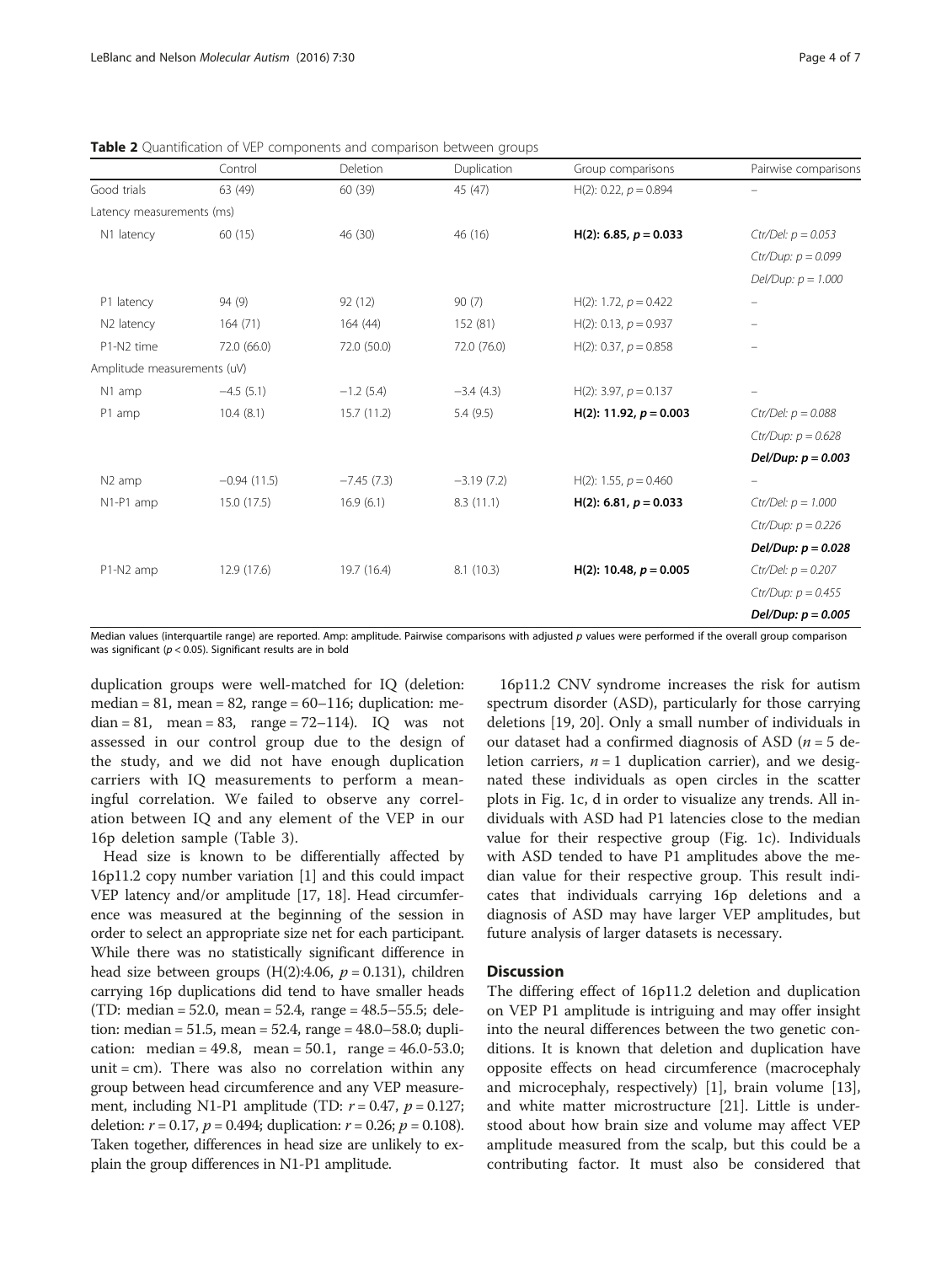<span id="page-4-0"></span>

baseline period, 0 is the onset of the stimulus, and 0 to 300 is the response to the stimulus. The y-axis plots amplitude in microvolts. **b** Group average responses are displayed in an overlapping fashion to facilitate comparison between groups. c P1 latency is quantified for each individual. Open circles indicate individuals with a positive diagnosis for ASD. The line indicates the median for each group. d P1 amplitude is quantified for each individual. Open circles indicate individuals with a positive diagnosis for ASD. The line indicates the median for each group.  $**p < 0.01$ 

reduced cortical thickness has been reported in both deletion and duplication carriers [[22\]](#page-6-0), a finding that may be particularly relevant for a cortical recording method like VEP.

A reduction in P1 amplitude of the VEP has been found in psychoses [[23](#page-6-0)–[25](#page-6-0)], and 16p11.2 CNVs are associated with schizophrenia and bipolar disorder [\[20](#page-6-0), [26](#page-6-0)]. This potential association could be investigated further in an older cohort of individuals with 16p11.2 CNVs.

A similar increase in VEP P1 amplitude has been found in mice carrying deletion of 16p11.2 (S. Cooke and M. Bear, personal communication). If this holds true, this parallel result could validate the translatable relevance of the mouse model to the human condition and will ultimately help us to better understand the synaptic and circuit mechanisms underlying cortical dysfunction in 16p CNV syndrome. Some recent in-depth analysis of cortical organization has been done in mice

|  |  | Table 3 Correlations with age and IQ |  |  |  |  |
|--|--|--------------------------------------|--|--|--|--|
|--|--|--------------------------------------|--|--|--|--|

|                    |         |       |                 | Correlation with age |             |       | Correlation with IQ |       |  |  |
|--------------------|---------|-------|-----------------|----------------------|-------------|-------|---------------------|-------|--|--|
| Measurement        | Control |       | <b>Deletion</b> |                      | Duplication |       | <b>Deletion</b>     |       |  |  |
|                    |         | Р     |                 | P                    |             | P     |                     | P     |  |  |
| N1 latency         | $-0.02$ | 0.957 | $-0.11$         | 0.665                | $-0.66$     | 0.052 | $-0.15$             | 0.567 |  |  |
| P1 latency         | 0.13    | 0.667 | 0.17            | 0.483                | 0.00        | 0.991 | $-0.35$             | 0.163 |  |  |
| N2 latency         | 0.37    | 0.220 | 0.02            | 0.950                | 0.03        | 0.932 | 0.07                | 0.793 |  |  |
| P1-N2 time         | 0.41    | 0.162 | $-0.07$         | 0.782                | 0.17        | 0.672 | 0.18                | 0.500 |  |  |
| N1 amp             | $-0.10$ | 0.747 | $-0.10$         | 0.673                | 0.02        | 0.966 | $-0.19$             | 0.455 |  |  |
| P1 amp             | $-0.07$ | 0.830 | $-0.18$         | 0.468                | $-0.03$     | 0.932 | $-0.09$             | 0.729 |  |  |
| N <sub>2</sub> amp | 0.08    | 0.788 | 0.22            | 0.359                | $-0.41$     | 0.271 | 0.20                | 0.444 |  |  |
| N1-P1 amp          | 0.09    | 0.774 | 0.15            | 0.552                | $-0.13$     | 0.730 | 0.05                | 0.844 |  |  |
| P1-N2 amp          | $-0.11$ | 0.719 | $-0.14$         | 0.569                | 0.09        | 0.813 | $-0.06$             | 0.829 |  |  |

Amplitude (amp) values are in uV and latency (lat) or time values are in milliseconds. Spearman correlations were performed and the correlation coefficient (r) is reported. Correlation with IQ was only performed within the deletion group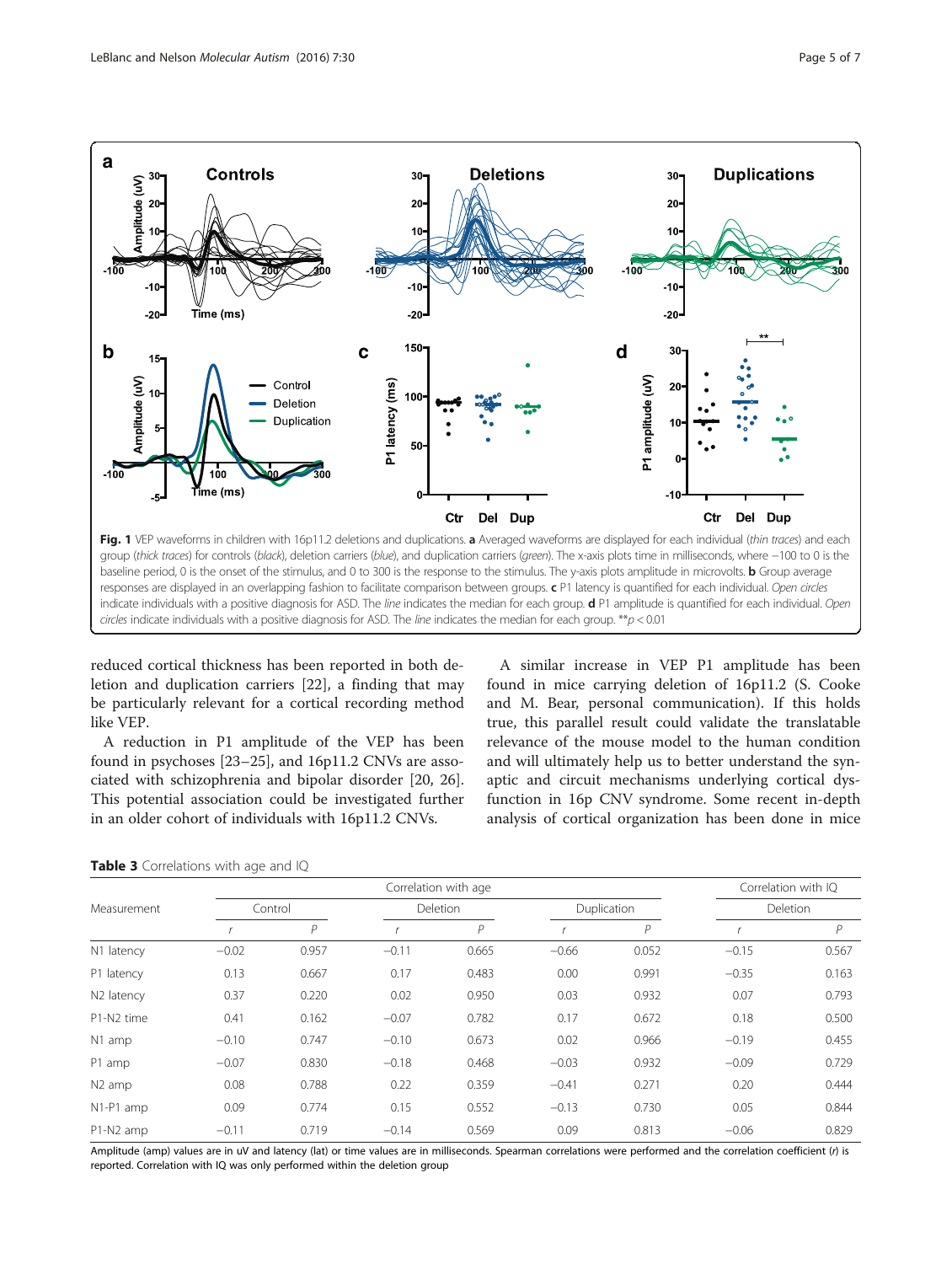<span id="page-5-0"></span>carrying 16p deletions. Specifically, these mice display fewer upper layer pyramidal cells and increased layer 6 corticothalamic projection neurons due to ERK dysregulation [\[14\]](#page-6-0). Such changes in cortical microcircuitry could contribute to the changes in VEP amplitude observed in both mice and humans.

Interestingly, auditory responses measured using magnoencephalography were reported to be delayed in children with 16p deletions but not duplications, and there was no contribution of age or IQ to this result [[5](#page-6-0)]. The representative traces displayed in the first figure of that paper appear to show increased signal amplitude in deletions and decreased amplitude in duplications; however, quantification of amplitude was not reported so this may not be a significant finding. Here, we used EEG to assess visual processing in our study and found differences in amplitude and not latency. It is unclear if our findings differ due to the sensory system that was being assessed or the method used.

## Limitations of our study

One potential limitation of our study is the broad age range of our sample that spans childhood. However, the VEP is mature by 2 years of age [\[7](#page-6-0)–[11](#page-6-0)], which is well below the age of our youngest participant, and we saw no effect of age on any VEP component within any group. Another limitation is the small sample size and variability of phenotype and comorbid conditions, including seizure history, medication use, and ASD diagnosis. This is a challenge inherent in studying this population and means that any differences that emerge from group comparison are then potentially specific to the genetic condition. Cognitive ability is one phenotypic variable that we were not able to adequately address in this study because IQ was not assessed in the typically developing group due to the nature of the study design. IQ did not differ between the 16p deletion and duplication groups, however, and because there was no correlation between IQ and VEP amplitude in the deletion group, IQ is not likely to explain the differences in P1 amplitude in our dataset.

Finally, because visual information must first travel through the retina and thalamus before reaching the cortex where the VEP is recorded, we cannot exclude that ophthalmological abnormalities could contribute to any group differences we see. However, no participant was reported to have had eye surgery, cataract, coloboma, glaucoma, or any other uncorrected visual problems. In addition, the latency of the components was unaffected, suggesting that the arrival of visual information from the periphery to the cortex was intact.

## Conclusions

Our study has shown that it is possible to successfully record VEP in children with 16p11.2 CNV disorder who

present with a range of intellectual, behavioral, and physical disabilities. We have shown that VEP responses are robust, easily quantifiable, and unaffected by age, head circumference, or IQ. Furthermore, the amplitude of the principal P1 component is enhanced in deletion carriers and diminished in duplication carriers, providing a biomarker to further probe cortical processing in the two conditions.

#### Abbreviations

ASD, autism spectrum disorder; BCH, Boston Children's Hospital; CNV, copy number variation; EEG, electroencephalogram; IQ, intelligence quotient; SFARI, Simons Foundation Autism Research Initiative; SVIP, Simons Variation in Individuals Project; VEP, visual evoked potential

#### Acknowledgements

This work was supported by a grant from the Simons Foundation (SFARI #206787, C.A.N). We would like to thank the research staff members who coordinated the study and collected the data, including V. Vogel-Farley, M. Crossman, T. Clarkson, G. Holt, and M-K. Driscoll. We would also like to thank the

participating children and families who generously contributed their time.

#### Author's contributions

JJL performed the data analysis, interpreted the results, and wrote the manuscript. CAN designed the study, interpreted the results, and edited the manuscript. All authors read and approved the manuscript.

#### Competing interests

The authors declare that they have no competing interests.

## Ethics approval and consent to participate

All procedures were reviewed and approved by the Boston Children's Hospital (BCH) Office of Clinical Investigation and the BCH Institutional Review Board, and written informed consent was obtained from each participant or guardian prior to testing.

#### Author details

<sup>1</sup> Division of Developmental Medicine, Laboratories of Cognitive Neuroscience, Boston Children's Hospital, Boston, MA, USA. <sup>2</sup> Department of Neurology, F.M. Kirby Neurobiology Center, Boston Children's Hospital, Boston, MA, USA. <sup>3</sup>Department of Neurobiology, Harvard Medical School Boston, MA, USA. <sup>4</sup>Department of Pediatrics, Harvard Medical School, Boston MA, USA.

## Received: 11 February 2016 Accepted: 21 June 2016 Published online: 27 June 2016

### References

- 1. Shinawi M, Liu P, Kang SL, Shen J, Belmont JW, Scott DA, Probst FJ, Craigen WJ, Graham BH, Clark G, Lee J, Proud M, Stocco A, Rodriguez DL, Kozel BA, Sparagana S, Roeder ER, Mcgrew SG, Thaddeus W. Recurrent reciprocal 16p11.2 rearrangements associated with global developmental delay, behavioural problems, dysmorphism, epilepsy, and abnormal head size. J Med Genet. 2010;47:332–41.
- 2. Jacquemont S, Reymond A, Zufferey F, Harewood L, Walters RG, Kutalik Z, Martinet D, Shen Y, Valsesia A, Beckmann ND, Thorleifsson G, Belfiore M, Bouquillon S, Campion D, de Leeuw N, de Vries BBA, Esko T, Fernandez BA, Fernández-Aranda F, Fernández-Real JM, Gratacòs M, Guilmatre A, Hoyer J, Jarvelin M-R, Frank Kooy R, Kurg A, Le Caignec C, Männik K, Platt OS, Sanlaville D, et al. Mirror extreme BMI phenotypes associated with gene dosage at the chromosome 16p11.2 locus. Nature. 2011;478:97–102.
- 3. Zufferey F, Sherr EH, Beckmann ND, Hanson E, Maillard AM, Hippolyte L, Mace A, Ferrari C, Kutalik Z, Andrieux J, Aylward E, Barker M, Bernier R, Bouquillon S, Conus P, Delobel B, Faucett WA, Goin-Kochel RP, Grant E, Harewood L, Hunter JV, Lebon S, Ledbetter DH, Martin CL, Mannik K, Martinet D, Mukherjee P, Ramocki MB, Spence SJ, Steinman KJ, et al. A